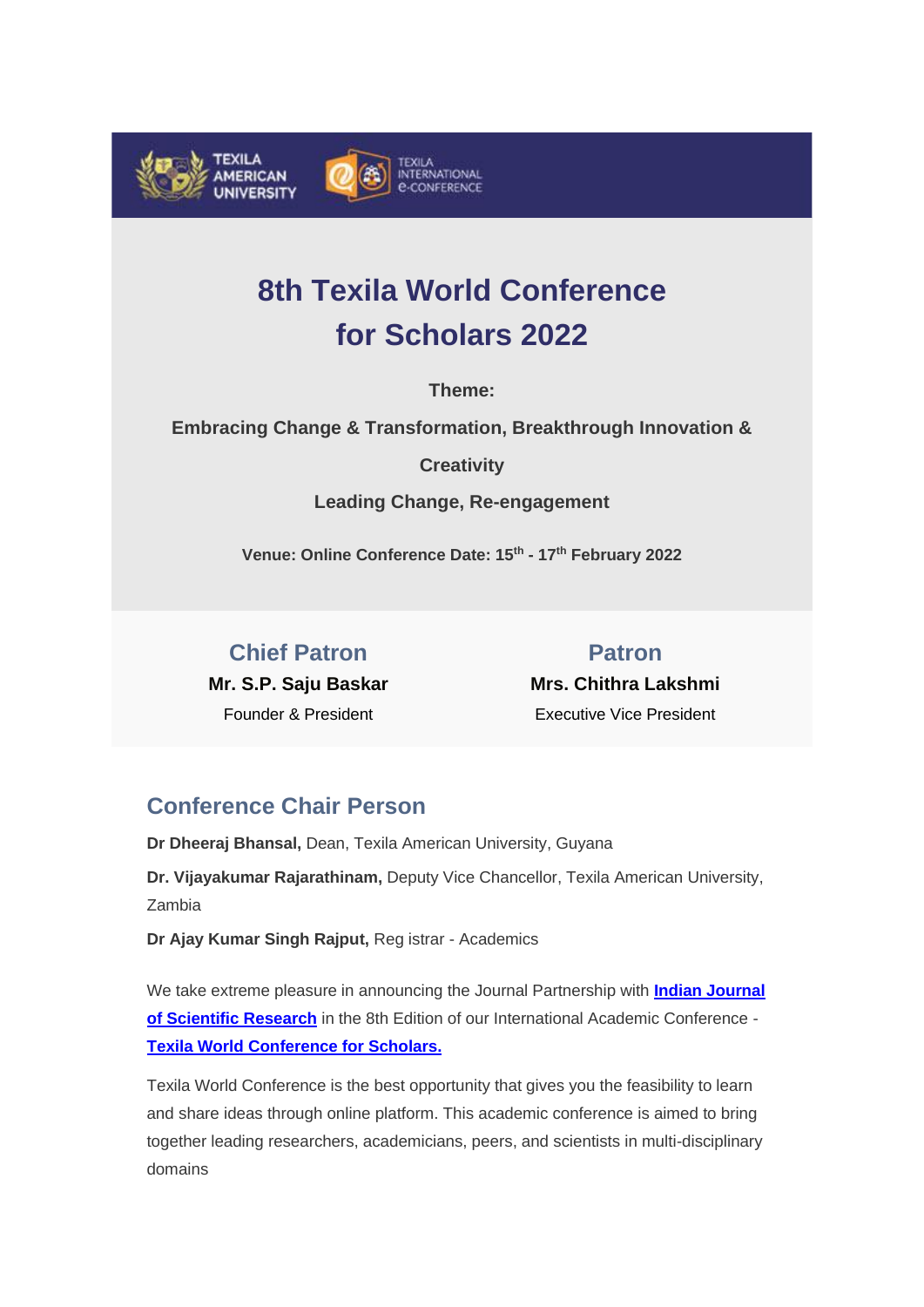Attend Texila's 8th International academic conference and get the opportunity to showcase your skills, interact with likeminded people and get wisdom from people across the globe.

Texila Conference has come across numerous milestones in a short span. Want to be of the part of the most outstanding Academic conference and sharpen your knowledge? Be smart and join Texila's 8th Academic Conference!

## **Fee Details**

#### Attendee: USD 21 Presenter: USD 41

**Note:** In case if the author wishes to Publish his/her article in the indexed journal an additional cost will be charged only on the article acceptance of approval from the Peer Reviewer of the Publication Journals.

# **Cash Reward**

### **Win exciting cash prize under various categories**

[Register](http://www.google.com/url?q=http%3A%2F%2Fncdelivery.tau.edu.gy%2Fgtrack%3Fclientid%3D119651%26ul%3DCg0KDFwPCwAKCF1YCkoDGUURQgoLXEBEURRRWCJfD1MKWEsGXl5KTw%3D%3D%26ml%3DAgYLDRkGTggLB1Ad%26sl%3DcUhwSTBlTmp%2BZRgPUFJWCVwSVRYdHUZWTUhVVhcWBUsfBQ%3D%3D%26pp%3D0%26%26c%3D0000&sa=D&sntz=1&usg=AFQjCNGbA7TqKYBs_6Ylu6j1SR-ulXjg_w) Now

## **Papers are invited in the following Topics:**

- **Agriculture**
- Social Work
- Nursing
- **Education**
- Public Health
- Behavioural Science
- Clinical Research
- **Medicine**
- **Management**
- Information Technology
- Data Science and Business Analytics

Prospective authors are invited to submit full length, 6-page (max) papers including diagrams and references. The title should include the author(s) name(s), affiliation, mailing address, telephone, fax, and e-mail address.

For more details visit our website: [https://twcs.texilaconference.org](http://www.google.com/url?q=http%3A%2F%2Fncdelivery.tau.edu.gy%2Fgtrack%3Fclientid%3D119651%26ul%3DCg0KDFwPCwAKCF1YCkoDGUURQgoLXEBEURRRWCJfD1MKWEsGXl5KTw%3D%3D%26ml%3DAgYLDRkGTggLAFId%26sl%3DcUhwSTBlTmp%2BZRgPUFJWCVwSVRYdHUZWTUhVVhcWBUsfBQ%3D%3D%26pp%3D0%26%26c%3D0000&sa=D&sntz=1&usg=AFQjCNFKCT3uxS8cH667BqtovTnz_2nm0w)